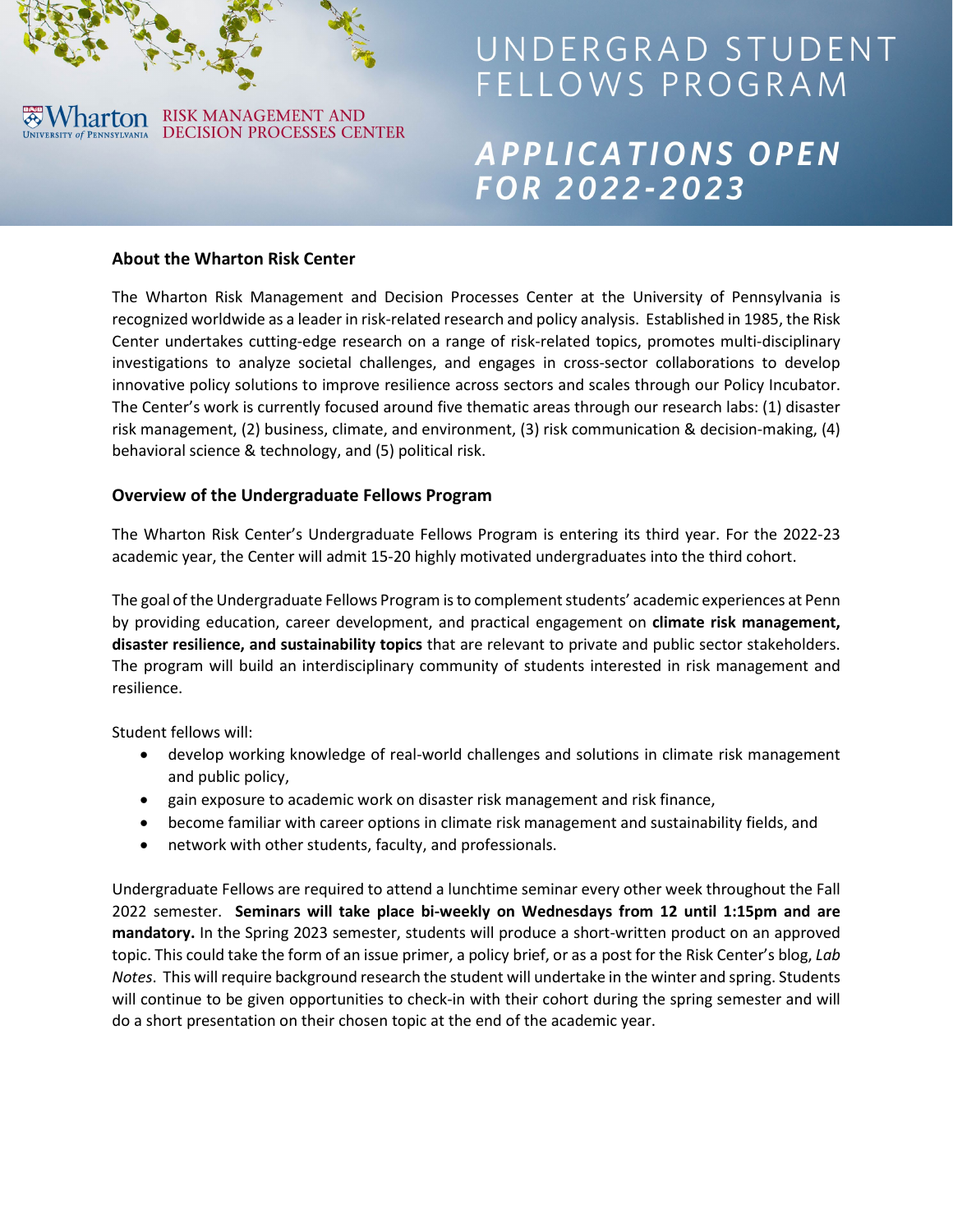# **Core Program Components**

**Fall 2022 bi-weekly lunch seminar:** Undergraduate fellows are offered direct interaction with Risk Center experts and distinguished visitors through lectures and discussions in the bi-weekly seminar (12:00- 1:15pm on Wednesdays) on a wide range of climate risk management, resilience, and sustainability challenges and emerging solutions. Possible topics might include: federal natural disaster policy; public and private climate governance; climate disclosures (such as TCFD); risk communication and decisionmaking; the role of insurance in coastal adaptation; and housing markets and sea-level rise. Students will be expected to participate actively in seminar discussions.

*Note: participation in this seminar is a mandatory component of the fellowship.**With ongoing public health risks posed by the Covid-19 pandemic, in-person or virtual participation in the seminar will be determined closer to the start of the fall semester in line with University of Pennsylvania policies and public health guidelines at that time.* 

**Spring 2023 written product and presentation:** Undergraduate fellows will write and submit a piece (~1,000 words) on a climate risk management, resilience, or sustainability topic of their choice. The topic and most appropriate format (primer, issue brief, or blog post) will be approved at the end of the fall semester in consultation with Risk Center staff. Fellows have the option of working on teams for policy solutions-oriented topics. The piece will be posted on the Wharton Risk Center's website and distributed via appropriate channels. Students will do a short presentation on their chosen topic to their cohort and Risk Center researchers, affiliated scholars, and practitioners at the end of the spring semester.

# **Additional Opportunities**

- **Special events with Center guests:** In addition to the fall lunch seminars, unique professional and social opportunities will be made available to fellows, some of which will be added to the program throughout the year based on student interest and institutional capacity. Over the course of the fellowship, students will have preferential access to additional small-group conversations with visiting scholars and practitioners from the private and public sectors that cannot be scheduled during the fall. Fellows are also encouraged to attend Risk Center events throughout the year.
- **Career mentorship:** Undergraduate Fellows will receive research and career mentoring from affiliated faculty, visiting scholars, Risk Center staff, postdocs, and distinguished visitors. Handson collaboration with experts will hone research and critical thinking skills. The Risk Center strives to meet students' individual needs and provide ample opportunity to engage more deeply with topics of interest.
- **Research assistant and internship opportunities**: A select number of fellows may have the opportunity to apply for a research assistant position or summer internship at the Risk Center or with partner organizations in the Summer of 2022. The Risk Center leverages our expertise in the area of disaster risk management and coastal adaptation to provide guidance for student capstone projects on a case-by-case basis.
- **Join an interdisciplinary community of students interested in risk management and resilience:**  The challenge of addressing climate change can be daunting, with adverse impacts already